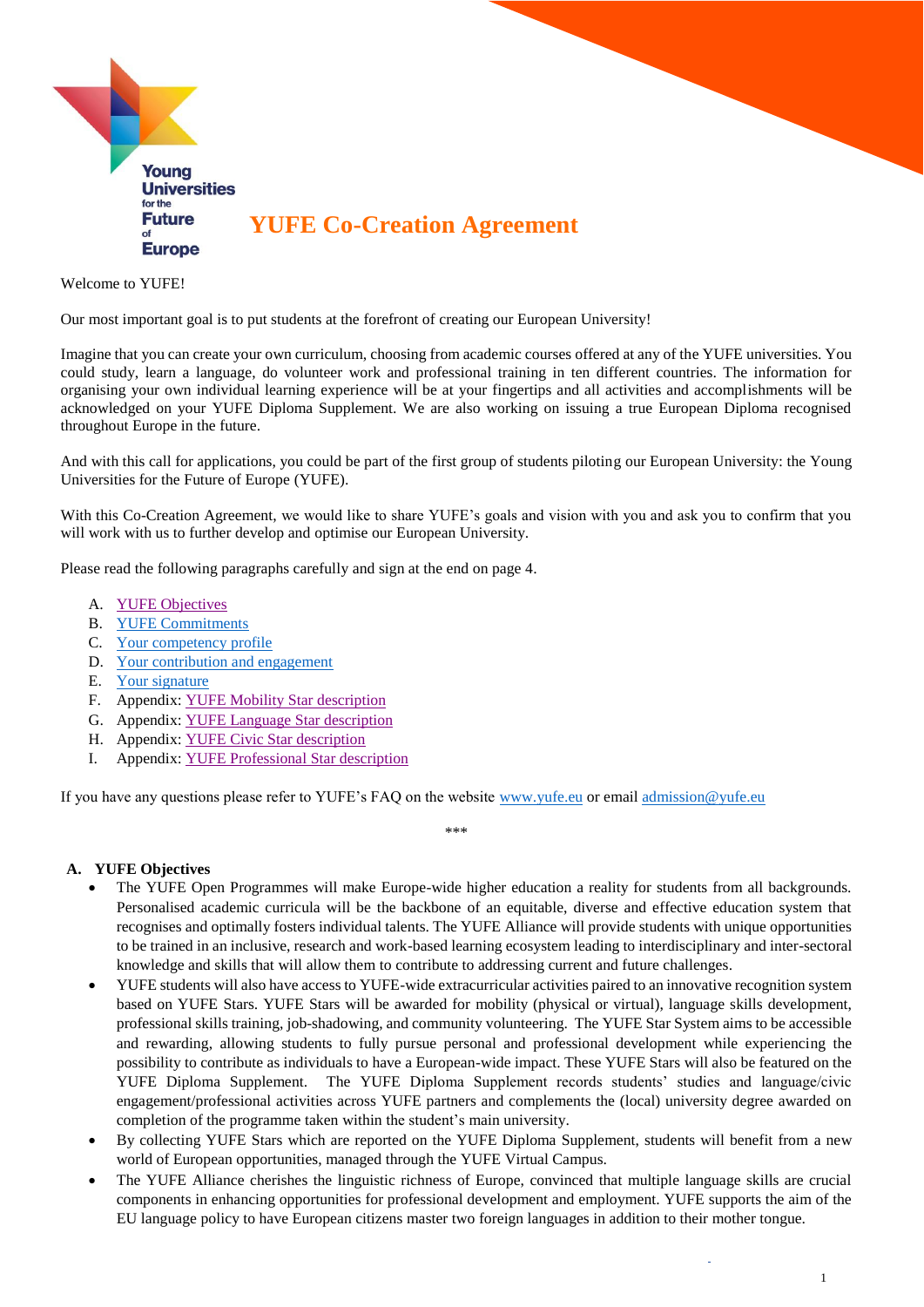# <span id="page-1-0"></span>**B. YUFE Commitments**

#### **YUFE Student Journey**

- YUFE will be testing the first version of the YUFE Student Journey and the YUFE Star System with a second group of YUFE Students.
- For this second group, a maximum of 300 places are available as the system is being piloted. YUFE will select 30 students per institution from a maximum of 45 applicants per university in the YUFE Alliance. The selection process is based on the motivation letter.
- These 300 YUFE students will be allowed to take part in this pilot of the YUFE Student Journey for a maximum period of two years, starting at the end of 2021 and ending on 1 December 2023.
- YUFE will offer the selected YUFE students the opportunity to take up YUFE academic courses (online and/or physically), online YUFE language training, YUFE civic engagement activities and YUFE professional training activities at universities in the YUFE Alliance other than their own until 1 December 2023.
- During this two-year period, this second cohort of 300 YUFE students will work on their own personal learning goals, aiming to achieve at least the minimum requirements for the attainment of the YUFE Diploma Supplement. YUFE students may, of course, choose to exceed these minimum requirements, or choose to pursue their own learning path and will be supported and rewarded accordingly.



# **YUFE Reward Requirements**

- Students enrolled onto the YUFE Student Journey are free to choose their own personalised learning paths. These pathways are flexible, meaning that at any given moment a student can pursue the reward that fits them best within the 2 years of the YUFE Student Journey.
- YUFE Reward Requirements are a set of criteria that need to be met in order for the student to receive either a YUFE Diploma Supplement with Stars, a YUFE Certificate (with Star(s)), a YUFE Letter of Attendance and/or a YUFE Star. These minimum requirements serve to ensure that all the students who receive any of these rewards have been engaged with the YUFE initiative.
- The progress tracker on the 'My Profile' section on the Student Portal helps the student keep track of their progress towards any of these rewards.
- YUFE will issue a YUFE Diploma Supplement (with YUFE Stars) as soon as an accepted YUFE student in the YUFE Student Journey has:
	- o Completed a minimum of 12 ECTS for (online/physical/blended) academic courses at another university in the YUFE Alliance other than their own university; and
	- o Completed a minimum of two YUFE Stars (including at least the Mobility Star); and
	- o Participated in a minimum of three lectures from the YUFE Academy and shared a personal reflection with YUFE; and
	- o Completed all YUFE Induction courses.
- YUFE will issue a YUFE Certificate (with YUFE Stars) as soon as an accepted YUFE student in the YUFE Student Journey has:
	- o Completed a minimum of 12 ECTS for (online/physical/blended) academic courses at another university in the YUFE Alliance other than their own university; and/or
	- o Completed one YUFE Star; and
	- o Participated in a minimum of three lectures from the YUFE Academy and shared a personal reflection with YUFE; and
	- o Completed all YUFE Induction courses.
- YUFE will issue a YUFE Letter of Attendance as soon as an accepted YUFE student in the YUFE Student Journey has:
	- o Either completed a minimum of 1 academic course via YUFE; and/or
	- o Completed a minimum of 1 activity via YUFE; and/or
	- o Participated in one or more YUFE Academy lecture(s); and
	- o Completed all YUFE Induction courses.
	- YUFE will issue a YUFE Star as soon as an accepted YUFE student in the YUFE Student Journey has:
		- o Completed one or more YUFE Star(s); and
		- o Completed all YUFE Induction courses.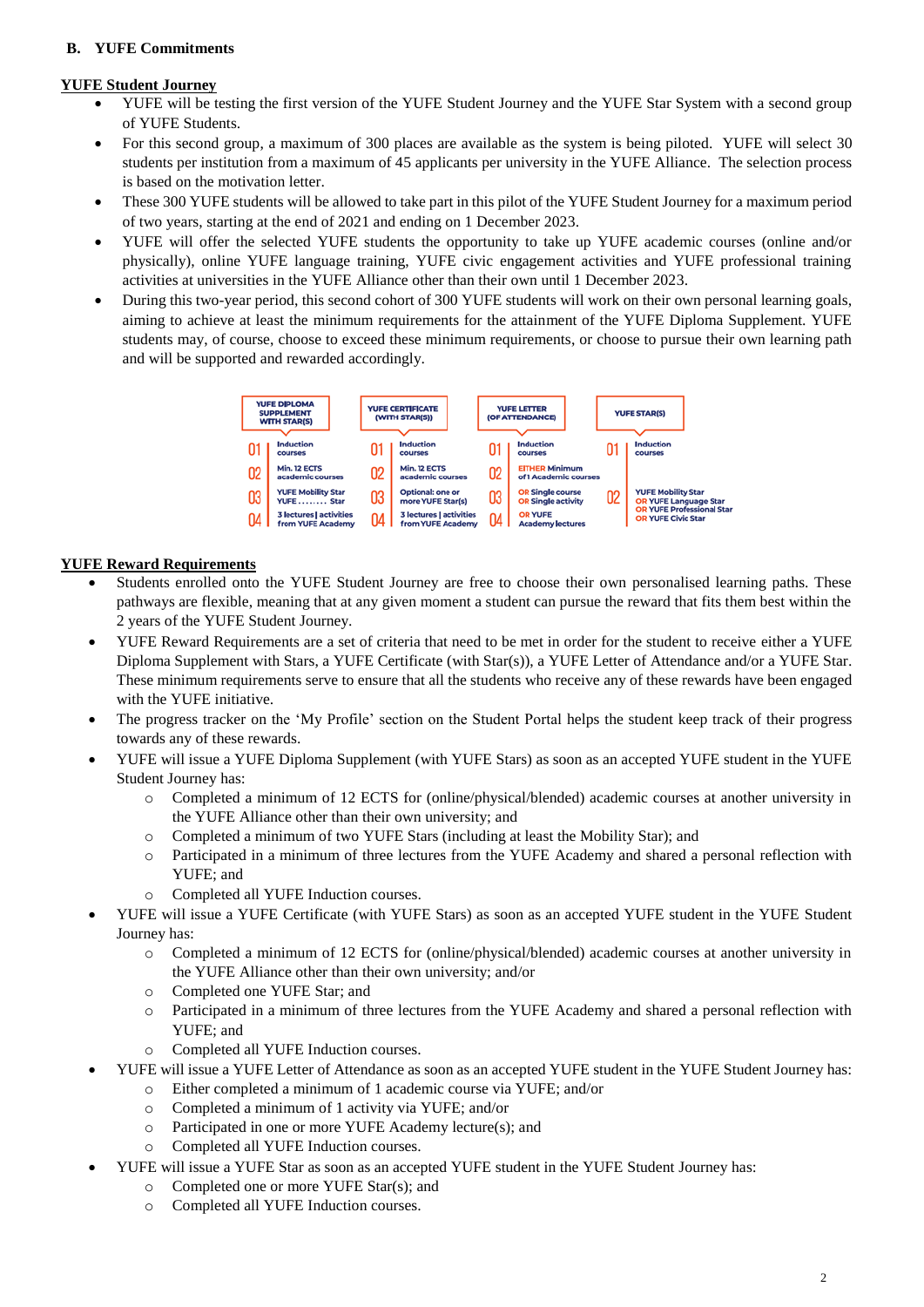# **YUFE Student Journey Course Information**

- YUFE offers academic courses that on successful completion award ECTS. These ECTS, however, will not automatically be part of the student's academic programme at the university they are enrolled at.
- YUFE encourages YUFE students to check with their Programme Directors beforehand if the ECTS for the completed YUFE courses of their choice can be accepted as an intra-curricular (counting towards their degree) part of their academic programme.
- YUFE accepts both intra-curricular and extra-curricular ECTS from YUFE courses/activities for the YUFE rewards.

# **YUFE Star System**

- The YUFE Star System is an innovative system that rewards YUFE students for taking up extra-curricular YUFE activities and for reflecting on their learning goals by means of Personal Development Plans.
- A description of the current four YUFE Stars is attached to this Co-Creation Agreement.

#### **YUFE Virtual Campus**

- The YUFE Virtual Campus is a unique and interactive virtual environment that contains information for all YUFE community members. It functions as the interactive red thread of our Alliance, bringing together all YUFE activities in a personalised digital environment.
- The YUFE Virtual Campus was launched in 2020 and features a Student Portal. In the YUFE Student Portal, students can apply to join the YUFE Student Journey, explore and register for the courses and activities offered, see their personal progress and gain YUFE Stars.
- The Progress Tracker under 'My Profile' on the Student Portal tells students which courses/activities they selected and what their progress is towards the possible YUFE rewards.
- Additional features will be added during the first YUFE Student Journey pilot phase, reflecting the needs and obligations of all YUFE community members.

#### <span id="page-2-0"></span>**C. Your competency profile**

YUFE students who have successfully completed the YUFE Diploma Supplement will have been working on the following competencies:

- 1. **Knowledge** Complement subject related knowledge acquired in their original degree programme with insights in at least one of the following areas: European identity and responsibilities in a global world, Citizens' well-being, Digital societies or Sustainability.
- 2. **Language Proficiency -** Possess communication skills in at least one foreign language in addition to their native language and have knowledge of intercultural communication. Able to show how this has improved understanding of other European cultures and contexts.
- 3. **Employability Skills -** Combine multilingual competencies with soft skills (such as active listening and conflict resolution) and entrepreneurship. Able to show how this enables them to bring together perspectives and expertise, and to work and communicate effectively in multidisciplinary, intercultural and inter-sectoral teams.
- 4. **Research Skills -** Possess (at least) basic research skills and a certain degree of quantitative reasoning. They can solve problems on a scientific basis and develop new insights and knowledge that can permanently contribute to a positive change in our society.
- 5. **Digital Skills -** Use their digital and media literacy to contribute to a more cohesive Europe.
- 6. **Critical Thinking** Are equipped with a high level of critical thinking and can reflect on their own personal development from a broader societal perspective.
- 7. **Impact and Initiative** Have a genuine sense of impact and are aware of their own personal responsibilities. Take the initiative to promote equality, diversity and inclusion, and disseminate the importance of empathy and solidarity in our daily lives.

|                      | <b>GLOBAL LITERACY/</b><br><b>SYSTEMS THINKING</b> | <b>SOCIAL RESPONSIBILITY</b><br>/ NORMATIVE                              | <b>TRANSFORMATIVE</b><br><b>ENGAGEMENT</b> |
|----------------------|----------------------------------------------------|--------------------------------------------------------------------------|--------------------------------------------|
|                      |                                                    | <b>COMPETENCE</b>                                                        |                                            |
| <b>KNOWLEDGE</b>     |                                                    | European Identity and Responsibilities in a Global World (as of AY20/21) |                                            |
|                      | Citizens' Well-Being (as of AY21/22)               |                                                                          |                                            |
|                      | Digital Societies (as of AY22/23, TBC)             |                                                                          |                                            |
|                      | Sustainability (as of AY22/23, TBC)                |                                                                          |                                            |
|                      | Including subject related competences              |                                                                          |                                            |
|                      |                                                    |                                                                          |                                            |
| <b>SKILLS</b>        | Intercultural communication                        | Moral/ethical reasoning                                                  | (Glocal) participatory action              |
|                      | Perspective-taking                                 | Personal responsibility                                                  | Change agency                              |
|                      | Self-reflection                                    | Active listening                                                         | Connecting and collaborating               |
|                      | Complex problem solving                            | Upstander skills                                                         | Conflict resolution                        |
|                      | Critical thinking                                  | Emotion regulation                                                       | Design thinking                            |
|                      |                                                    |                                                                          |                                            |
| <b>ATTITUDES AND</b> | Commitment to inclusion                            | Integrity                                                                | Courage                                    |
| <b>OTHER</b>         | Respect                                            | Sense of purpose                                                         | Trust                                      |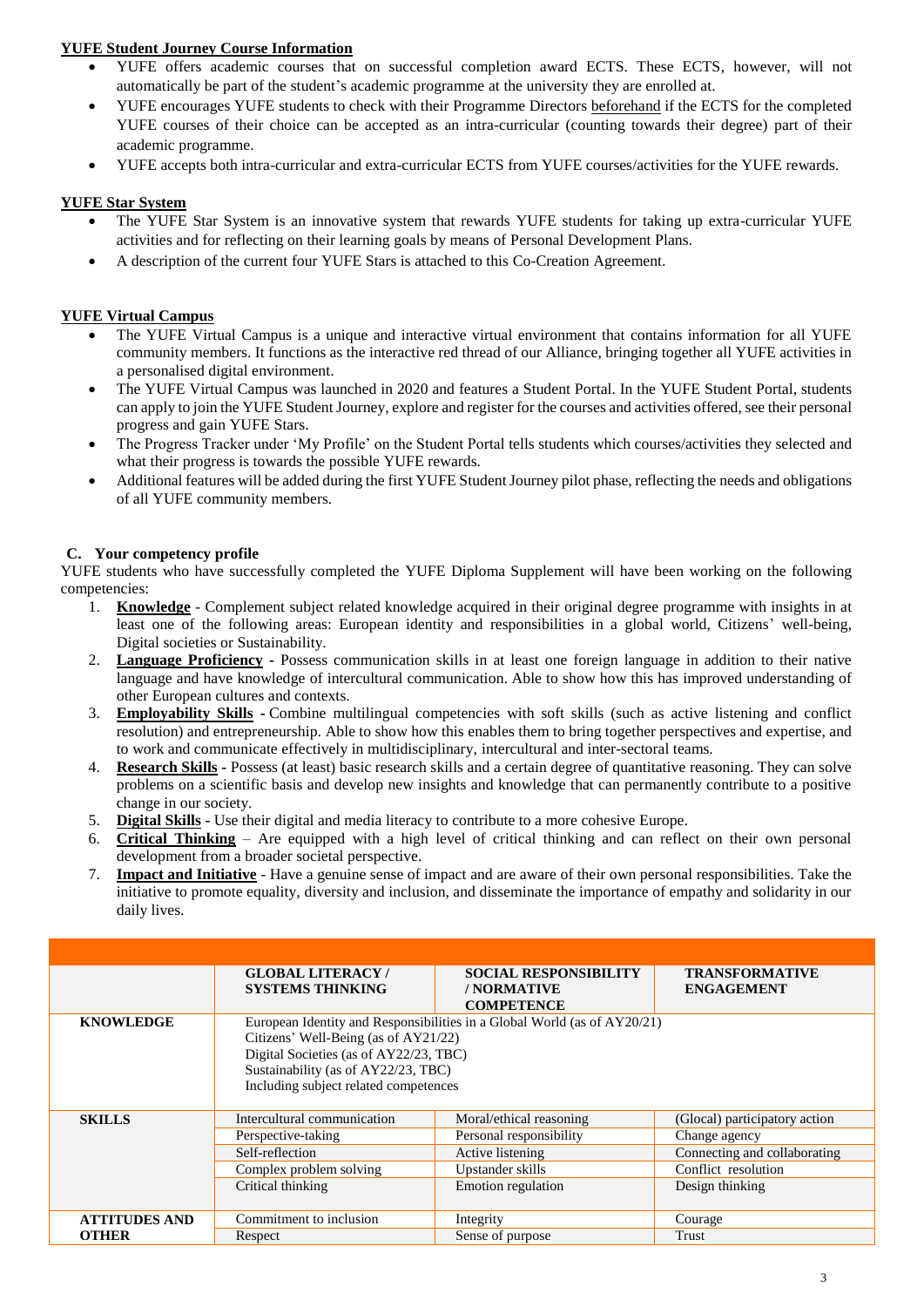| <b>CHARACTERISTI</b> | $\mathbf{v} = \mathbf{v}$<br>Humility | $\overline{\phantom{0}}$<br>Fairness | $\cdots$<br>$\sim$<br>silience:<br>R QC<br>r. |
|----------------------|---------------------------------------|--------------------------------------|-----------------------------------------------|
| $\alpha$<br>ັບ       | uriosity                              | $\blacksquare$<br>Empathy            | Serenity                                      |

#### <span id="page-3-0"></span>**D. Your contribution and engagement:**

- I agree to be part of a pilot version of the YUFE Student Journey as learner and co-creator of this programme.
- I agree to provide constructive feedback to YUFE in order to optimise the YUFE Open Programmes, the YUFE Star System and the YUFE Virtual Campus.
- I understand that YUFE academic courses will reward ECTS but these are not automatically replacing ECTS within my own academic programme, at my home university. I will check with my own Programme Directors/faculty beforehand if YUFE ECTS could be accepted intra-curricular in my own academic programme. YUFE will be able to count ECTS earned via YUFE courses, regardless of whether they are intra-curricular or extra-curricular, for the YUFE rewards.
- I understand that to obtain any YUFE Stars, I need to reflect on my personal learning goals by using YUFE Personal Development Plans. For the YUFE Language Star and the YUFE Professional Star, the Personal Development Plans will also be used as assessment of my work and achievements while pursuing the star.

#### <span id="page-3-1"></span>**E. Your signature**

#### **Personal details**

First name:

Last name:

Registered (as a  $2<sup>nd</sup>$  year bachelor or above) at the following university within the YUFE Alliance:

Academic programme enrolled in:

Date:

Signature: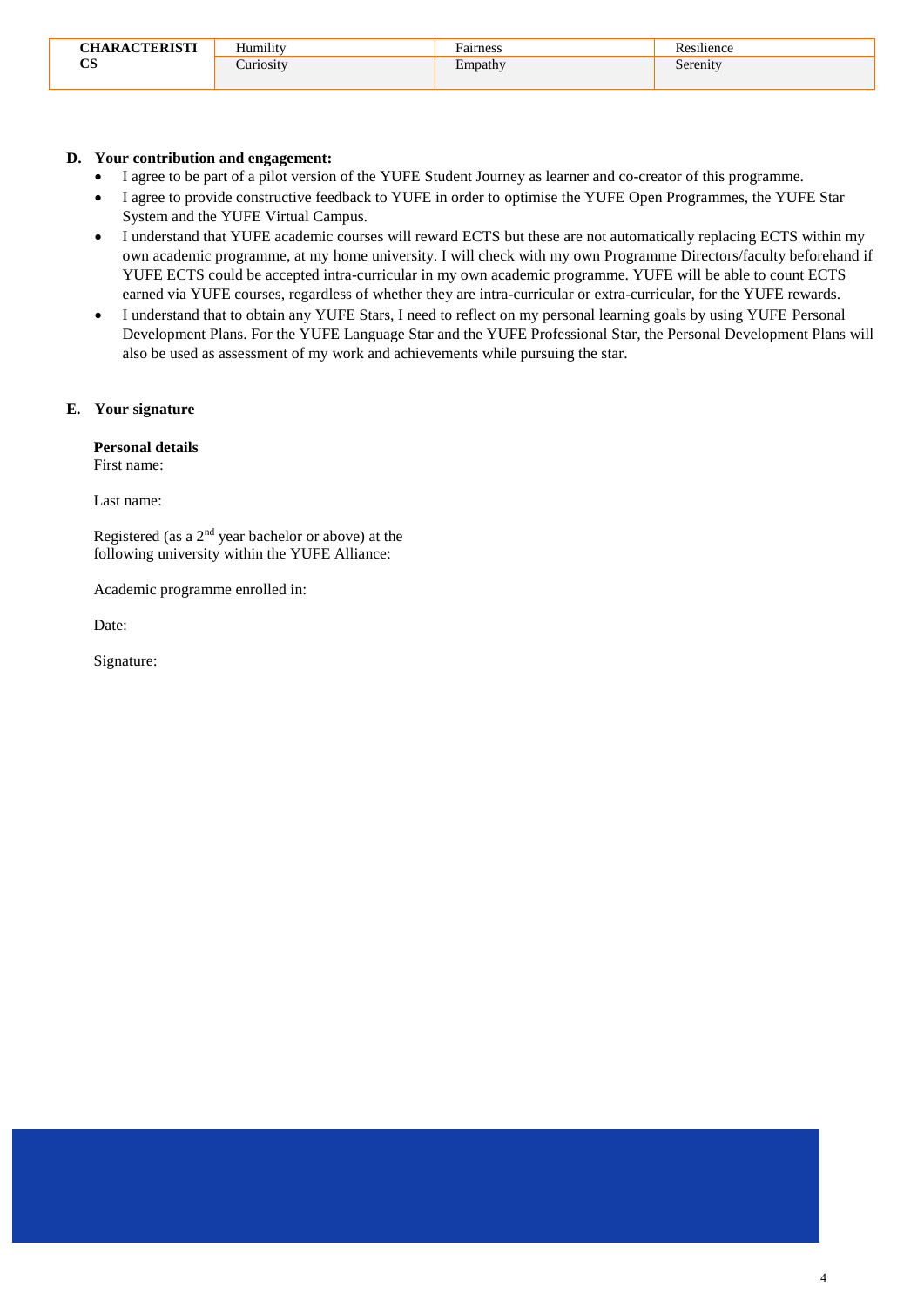# <span id="page-4-0"></span> $\mathbb{E} \left[ \mathbb{E} \left[ \mathbb{E} \left[ \mathbb{E} \left[ \mathbb{E} \left[ \mathbb{E} \left[ \mathbb{E} \left[ \mathbb{E} \left[ \mathbb{E} \left[ \mathbb{E} \left[ \mathbb{E} \left[ \mathbb{E} \left[ \mathbb{E} \left[ \mathbb{E} \left[ \mathbb{E} \left[ \mathbb{E} \left[ \mathbb{E} \left[ \mathbb{E} \left[ \mathbb{E} \left[ \mathbb{E} \left[ \mathbb{E} \left[ \mathbb{E} \left[ \mathbb{E} \left[ \mathbb{E} \left[ \mathbb{$ **YUFE Mobility Star Fact Sheet**

#### **General description**

The YUFE Mobility Star is awarded to students who engage in physical or virtual mobility through academic courses or extracurricular activities. The main goal of the YUFE Mobility Star is to encourage students and learners to gain international experience as part of their education and to seek interaction with different cultures and mindsets. The YUFE Mobility Star also has different levels, which depend on how many international courses/activities a student does – a higher number of such experiences results in a higher level of the YUFE Mobility Star.

Maastricht University  $\mathcal{L}_{\mathcal{A}}$  university in Torun  $\mathcal{L}_{\mathcal{A}}$  in Torun  $\mathcal{L}_{\mathcal{A}}$ 

#### **Activities**

A YUFE Mobility Star level can be obtained through:

- 1) Academic activities acquiring (at least) 12 ECTS through academic YUFE courses, either through:
	- physical study (i.e. enrolling in and completing academic courses through physical mobility) at another university within the YUFE Alliance
	- virtual study (i.e. enrolling in and completing online academic or language courses) at another university within the YUFE Alliance
- 2) Non-academic activities participating in activities organised or offered by another university within the YUFE Alliance:
	- Civic engagement activities, e.g. YUFE Help Desks, YUFE Community Volunteering, YUFE @Home (for more details please refer to the Civic Star fact sheet)
	- Professional activities, e.g. YUFE Entrepreneurial Initiatives, YUFE Challenge Teams, YUFE Work&Learn (for more details please refer to the Professional Star fact sheet)
	- Language learning activities (for more details please refer to the Language Star fact sheet)

#### **Competences**

Through the international dimension of various YUFE activities, you will be developing your intercultural competences, such as cultural intelligence, cultural sensitivity and empathy, cross-cultural communication and sensitivity to diversity. You will also work on your personal development through skills and characteristics such as adaptability and flexibility, autonomy and self-efficacy, confidence and interpersonal skills. Finally, you will also develop your professional skills and benefit from higher employability and international career outlook.

These competencies are part of and/or reflected in the YUFE Competency Profile which contains competencies that have been identified as those that a YUFE student will have acquired or further developed by successfully taking part in and completing the YUFE DST and YUFE Star System.

The competences that the YUFE Mobility Star activities most contribute to are highlighted in bold

|                        | <b>GLOBAL LITERACY/</b><br><b>SYSTEMS THINKING</b> | <b>SOCIAL RESPONSIBILITY</b><br>/ NORMATIVE<br><b>COMPETENCE</b>         | <b>TRANSFORMATIVE</b><br><b>ENGAGEMENT</b> |
|------------------------|----------------------------------------------------|--------------------------------------------------------------------------|--------------------------------------------|
| <b>KNOWLEDGE</b>       | Citizens' Well-being (as of AY21/22)               | European Identity and Responsibilities in a Global World (as of AY21/22) |                                            |
| <b>SKILLS</b>          | Intercultural communication                        | Moral/ethical reasoning                                                  | (Glocal) participatory action              |
|                        | <b>Perspective-taking</b>                          | <b>Personal responsibility</b>                                           | Change agency                              |
|                        | Self-reflection                                    | Active listening                                                         | Connecting and collaborating               |
|                        | Complex problem solving                            | Upstander skills                                                         | Conflict resolution                        |
|                        | Critical thinking                                  | Emotion regulation                                                       | Design thinking                            |
| <b>ATTITUDES AND</b>   | Commitment to inclusion                            | Integrity                                                                | Courage                                    |
| <b>OTHER</b>           | Respect                                            | Sense of purpose                                                         | Trust                                      |
| <b>CHARACTERISTICS</b> | Humility                                           | Fairness                                                                 | Resilience                                 |
|                        | Curiosity                                          | <b>Empathy</b>                                                           | Serenity                                   |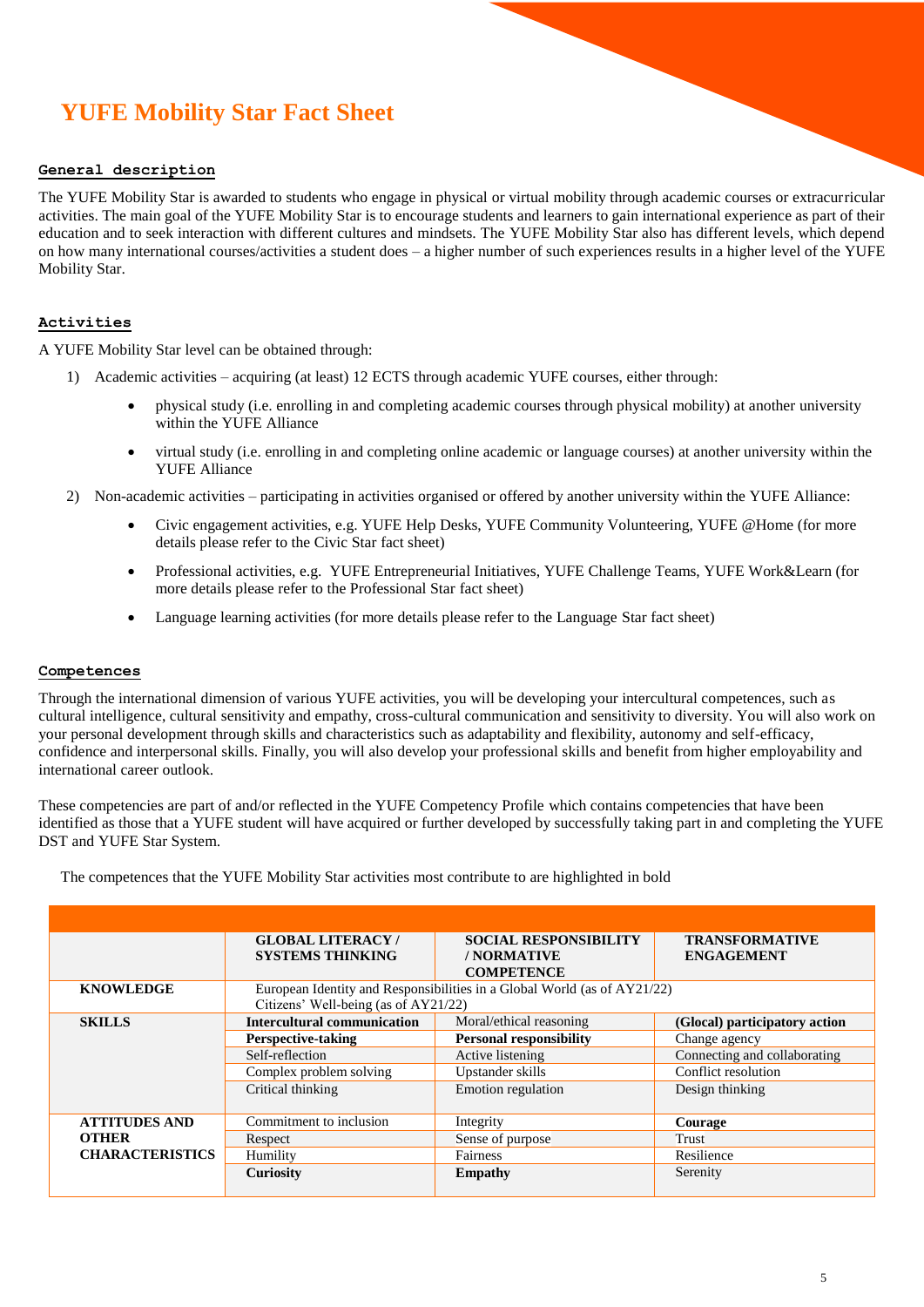#### **Workload**

The workload of each level of the YUFE Mobility Star is essentially equal to the workload of the activity that the student/learner is engaging in through mobility. The international and intercultural dimension of students' and learners' experiences is integrated in and will be achieved through activities which are a part of their physical or virtual mobility.

The minimum workload is therefore 12 ECTS for academic mobility, whereas for non-academic mobility (extracurricular activities) the workload will be based on the specific activity the student is engaging in (e.g. YUFE Challenge Teams, YUFE Help Desks etc.).

The total workload will then depend on how many "levels" of the YUFE Mobility Star a student chooses to pursue and is calculated as combined workload of all underlying activities that a student engages in through mobility.

For example, if a student completes academic courses totalling 12 ECTS points as well as one of the civic engagement activities (in order to obtain the YUFE Civic Star), the student will obtain two levels of the YUFE Mobility Star, and the total workload will be a sum of the academic courses' workload and the civic engagement activity's workload.

### **YUFE Star Award Criteria**

In order to be awarded the YUFE Mobility Star, you will need to:

- Acquire (at least) 12 ECTS through physical or virtual study mobility (completing courses at another YUFE university than your own); or
- Acquire (at least) one of the other three YUFE Stars (Professional, Civic or Language) through activities offered or organised by another YUFE university; and complete the Reflection Report (included in the Personal Development Plan)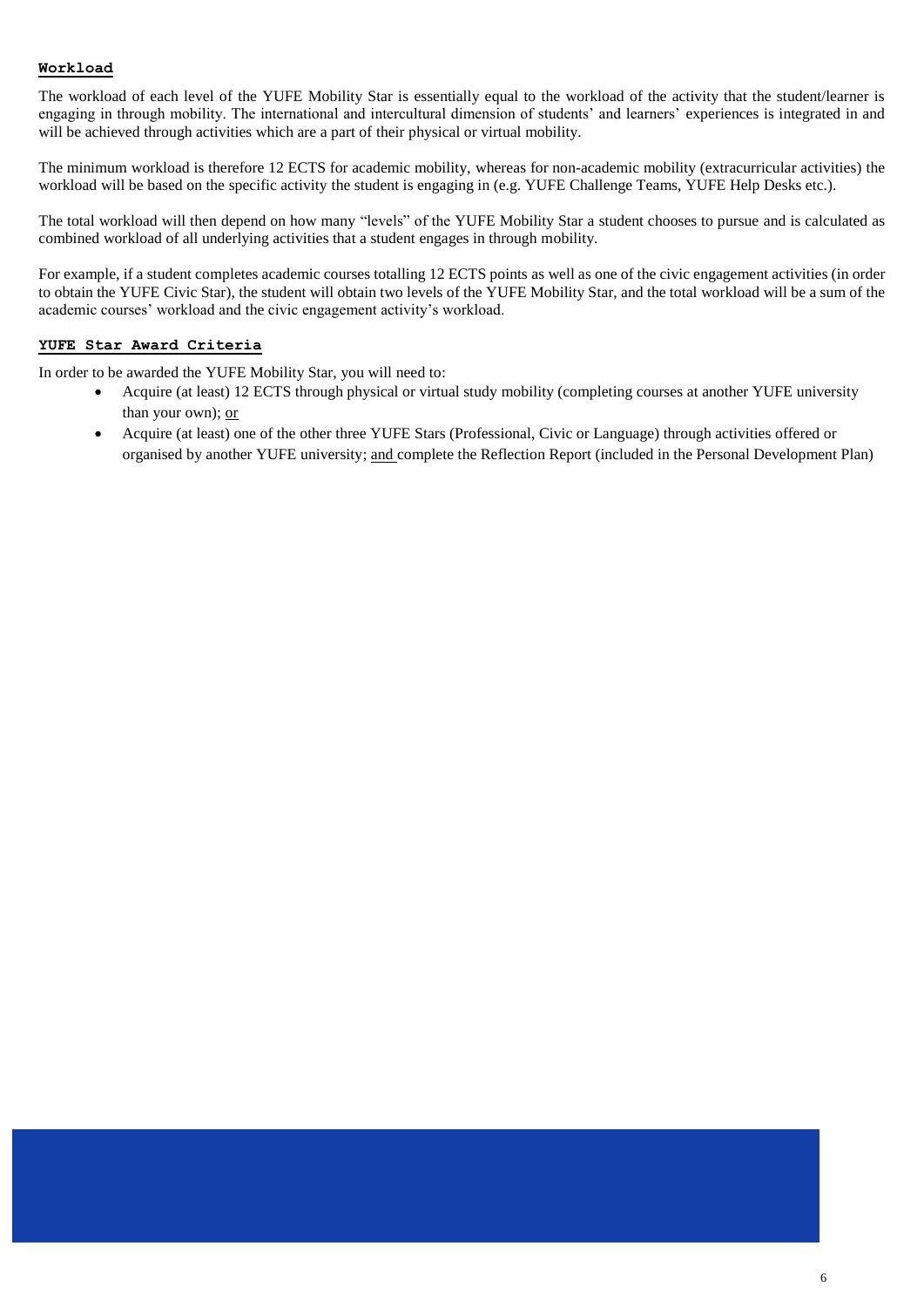# <span id="page-6-0"></span>**YUFE Language Star Fact Sheet**

### **General description**

The YUFE Language Star is designed as a reward for the efforts you make in acquiring, improving and perfecting your language skills and competences through a combination of activities.

The YUFE Language Star programme is a threefold model and consists of (1) formal learning, combined with (2) practice and real- life experience of multilingualism, completed by a short personal reflection (3).

Your YUFE Language Star activities are assessed in various ways: formative evaluation by a lecturer or teacher, peer coaching and selfassessment. For each activity, the type of assessment will be indicated in the Personal Development Plan. You and/or the YUFE assessor will complete the data. Along the way, you will be asked to reflect on your language and cultural learning journey: your expectations and goals, your progress and actions, your insights. At the end, this Personal Development Plan will give an overview of the progress you made in the different activities leading you to the YUFE Language Star.

#### **Activities**

The following table gives you an overview of the different activities in the threefold model:

| <b>OVERALL ACTIVITY</b>                                                                                                                   | <b>CONCRETE ACTIVITY</b>                                                                                                                                                                                                                                                                                                                                                                          |
|-------------------------------------------------------------------------------------------------------------------------------------------|---------------------------------------------------------------------------------------------------------------------------------------------------------------------------------------------------------------------------------------------------------------------------------------------------------------------------------------------------------------------------------------------------|
| 1. Formal learning                                                                                                                        | Successful participation in one YUFE language course<br>chosen from the YUFE course offer: English for Specific<br>Purposes, English for Academic Purposes, one of the local<br>languages or another foreign language.                                                                                                                                                                            |
| Practice and experience: a range of initiatives in peer<br>2.<br>learning, autonomous learning, real-life use of<br>language skills, etc. | active participation in a YUFE language café chosen<br>a)<br>from the YUFE course offer.<br>A language café is led by a student tutor and focuses<br>on informal conversation with a group of<br>students/learners practicing the same foreign language.                                                                                                                                          |
|                                                                                                                                           | active participation in a YUFE language tandem<br>b)<br>chosen from the YUFE course offer.<br>A language tandem is a bilateral language learning<br>format based on the regular exchange between two<br>people practicing each other's native language.                                                                                                                                           |
|                                                                                                                                           | completion of one or several self-study modules with<br>c)<br>the Open University.                                                                                                                                                                                                                                                                                                                |
|                                                                                                                                           | enrolment and successful participation in an academic<br>d)<br>YUFE course in the local or another foreign<br>language (not English, not your native language)<br>and/or consulting sources (articles, newspapers) and<br>producing output in another language (not English, not<br>your native language) for an assignment in an<br>academic YUFE course (paper, presentation, project<br>work). |
|                                                                                                                                           | conducting (a part of) your YUFE Professional Star<br>e)<br>activities* (Work&Learn, Challenge Teams or<br>Entrepreneurial activities) in English (except for native<br>speakers) or in a foreign language.                                                                                                                                                                                       |
|                                                                                                                                           | conducting (a part of) your YUFE Civic Star<br>$f$ )<br>activities* (Help Desk, Community Volunteering,<br>YUFE@Home) in a foreign language or in your native<br>language while assisting learners of that language.                                                                                                                                                                              |
|                                                                                                                                           |                                                                                                                                                                                                                                                                                                                                                                                                   |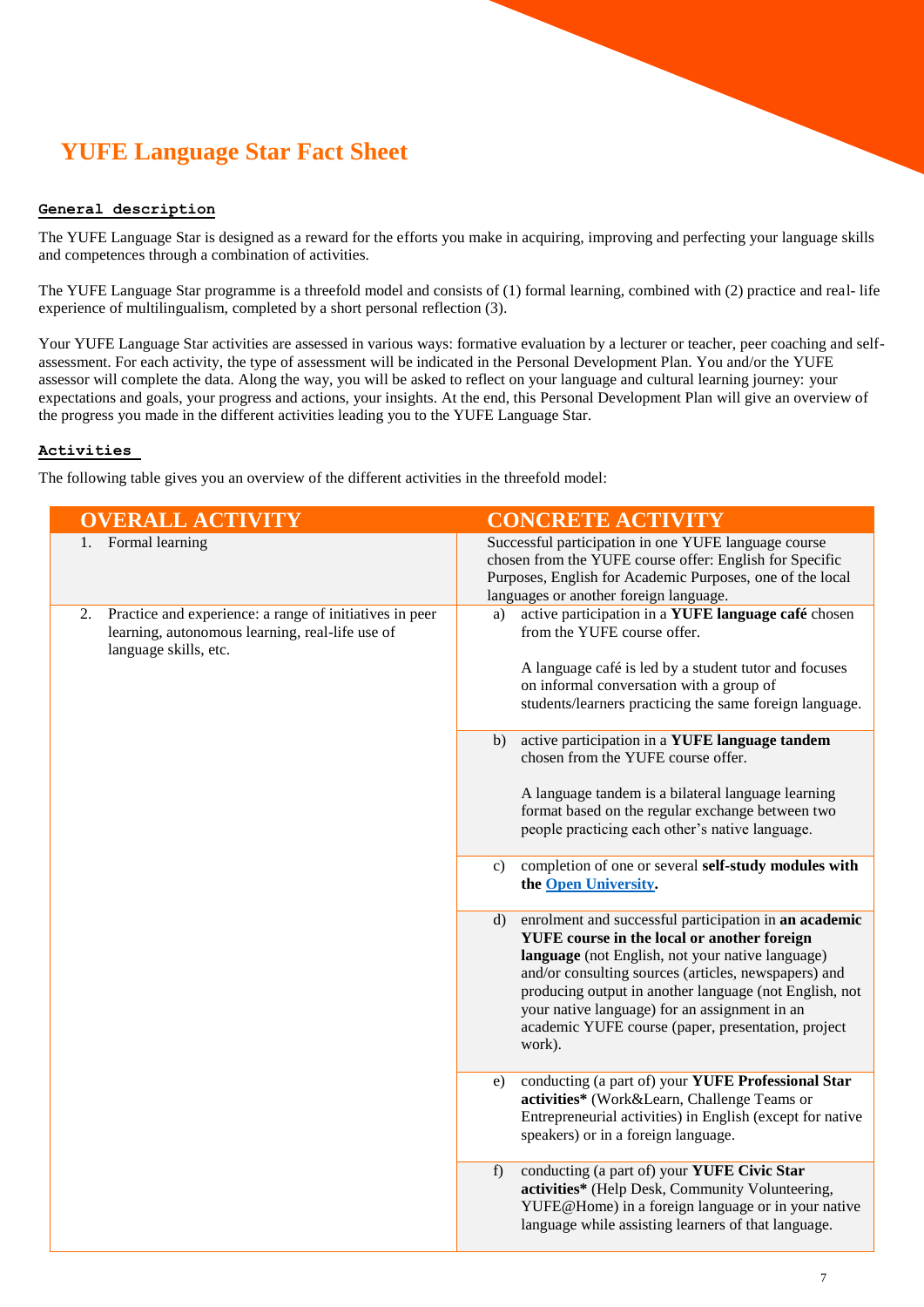|            | playing an active role in a student association in<br>$\mathfrak{g}$ )<br>English (except for native speakers) or in a foreign<br>language. |
|------------|---------------------------------------------------------------------------------------------------------------------------------------------|
| Reflection | Progressive completion of the Reflection Report<br>throughout the YUFE Student Journey.                                                     |

\* Refer to the YUFE Professional Star and YUFE Civic Star fact sheets for more information.

# **Competences**

The main focus of the YUFE Language Star is on [multilingual competence,](https://ec.europa.eu/education/education-in-the-eu/council-recommendation-on-key-competences-for-lifelong-learning_en) which is the ability to use different languages appropriately and effectively for communication.

Moreover, while participating in the Language Star activities, you will also develop some of the competences indicated below. These competences have been identified as those that a YUFE student will have acquired or further developed by successfully taking part in and completing the YUFE Student Journey and YUFE Star System.

The competences that the YUFE Language Star activities most contribute to are highlighted in bold.

|                      | <b>GLOBAL LITERACY/</b>              | <b>SOCIAL RESPONSIBILITY</b>                                             | <b>TRANSFORMATIVE</b>         |
|----------------------|--------------------------------------|--------------------------------------------------------------------------|-------------------------------|
|                      | <b>SYSTEMS THINKING</b>              | / NORMATIVE                                                              | <b>ENGAGEMENT</b>             |
|                      |                                      | <b>COMPETENCE</b>                                                        |                               |
| <b>KNOWLEDGE</b>     |                                      | European Identity and Responsibilities in a Global World (as of AY20/21) |                               |
|                      | Citizens' Well-being (as of AY21/22) |                                                                          |                               |
|                      |                                      |                                                                          |                               |
| <b>SKILLS</b>        | <b>Intercultural communication</b>   | Moral/ethical reasoning                                                  | (Glocal) participatory action |
|                      | <b>Perspective-taking</b>            | <b>Personal responsibility</b>                                           | Change agency                 |
|                      | <b>Self-reflection</b>               | <b>Active listening</b>                                                  | Connecting and collaborating  |
|                      | <b>Complex problem solving</b>       | <b>Upstander skills</b>                                                  | Conflict resolution           |
|                      | <b>Critical thinking</b>             | <b>Emotion regulation</b>                                                | Design thinking               |
|                      |                                      |                                                                          |                               |
| <b>ATTITUDES AND</b> | <b>Commitment to inclusion</b>       | <b>Integrity</b>                                                         | Courage                       |
| <b>OTHER</b>         | <b>Respect</b>                       | <b>Sense of purpose</b>                                                  | Trust                         |
| <b>CHARACTERISTI</b> | Humility                             | <b>Fairness</b>                                                          | <b>Resilience</b>             |
| <b>CS</b>            | Curiosity                            | <b>Empathy</b>                                                           | Serenity                      |
|                      |                                      |                                                                          |                               |

# **Workload**

The following table gives you an overview of the workload for the different activities in the threefold model:

| <b>OVERALL ACTIVITY</b>                                                                                  | <b>CONCRETE ACTIVITY</b>                                                                                                   | <b>WORKLOAD</b>                                                                                                                              |
|----------------------------------------------------------------------------------------------------------|----------------------------------------------------------------------------------------------------------------------------|----------------------------------------------------------------------------------------------------------------------------------------------|
| Formal learning<br>counts as accomplished when<br>one YUFE language course is<br>successfully completed. | One YUFE language course                                                                                                   | Depends on the language course taken                                                                                                         |
| Practice and experience<br>2.<br>counts as accomplished when<br>two of the suggested activities          | a YUFE language café<br>a)                                                                                                 | Participation over the course of one<br>semester according to the local<br>requirements of attendance (workload<br>between 12 and 20 hours). |
| are successfully completed.                                                                              | a YUFE language tandem<br>b)                                                                                               | Participation over the course of one<br>semester; a minimum of 12 hours is<br>required                                                       |
|                                                                                                          | self-study modules with the<br>$\mathbf{c}$ )<br><b>Open University.</b>                                                   | A minimum of 12 hours is required                                                                                                            |
|                                                                                                          | an academic YUFE course in<br>d)<br>the local or another foreign<br>language                                               | Depends on the academic course taken                                                                                                         |
|                                                                                                          | <b>YUFE Professional Star</b><br>e)<br>activities* in English (except for<br>native speakers) or in a foreign<br>language. | A minimum of 12 hours is required                                                                                                            |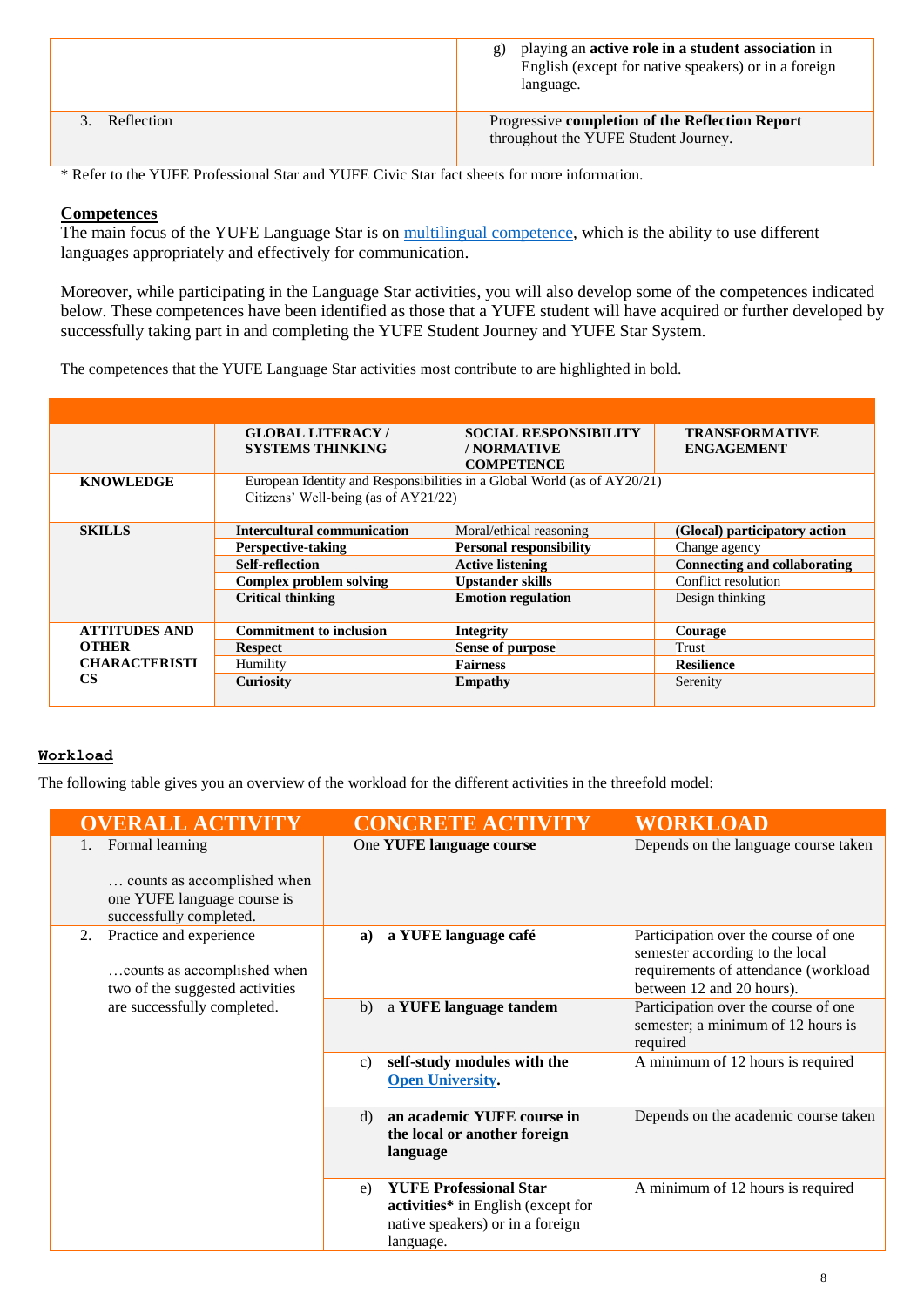|                                                            | <b>YUFE Civic Star activities*</b> in<br>f)<br>a foreign language or in your<br>native language while assisting<br>learners of that language | A minimum of 12 hours is required                                                  |
|------------------------------------------------------------|----------------------------------------------------------------------------------------------------------------------------------------------|------------------------------------------------------------------------------------|
|                                                            | an active role in a student<br>g)<br>association in English (except<br>for native speakers) or in a<br>foreign language.                     | A minimum of one semester is<br>required                                           |
| Reflection<br>$\mathcal{E}$<br>counts as accomplished when | completion of the Reflection Report                                                                                                          | Requires between 15 to 30 hours,<br>depending on your individual working<br>style. |
| the Reflection Report is<br>successfully completed.        |                                                                                                                                              |                                                                                    |

\* Refer to the YUFE Professional Star and YUFE Civic Star fact sheets for more information.

# **YUFE Language Star Award Criteria**

In order to be awarded the YUFE Language Star, you will need to have successfully completed within the timeframe of the YUFE Student Journey at minimum:

- 1 language course in the YUFE course offer as part of the "Formal Learning" part (result = pass)
- 2 language activities of your choice amongst the suggested activities of the "Practice & experience" part (the Personal Development Plan contains a detailed description of the assessment criteria for each activity)
- the Reflection Report (included in the Personal Development Plan)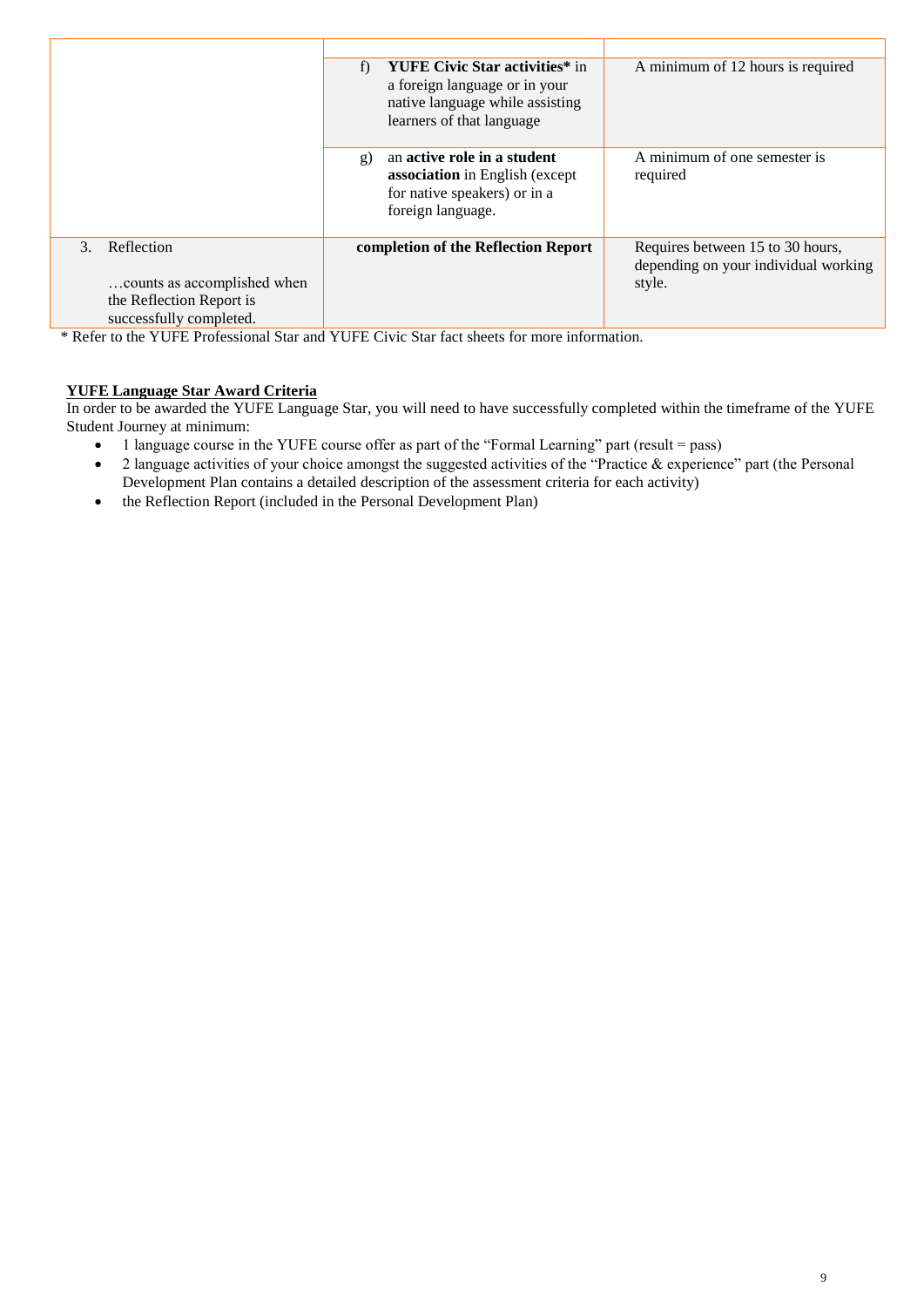# <span id="page-9-0"></span><sup>M</sup>**YUFE Civic Star Fact Sheet**

#### **General description**

The YUFE Civic Star will be awarded for active citizenship related actions, in which universities and cities work together to develop solutions to local challenges, many of which are also of European and global relevance. Gaining the YUFE Civic Star means that you have developed your citizenship and personal competences as well as contributed to society.

You can take part in YUFE actions in society by choosing to participate either in the YUFE Help Desks, YUFE Community Volunteering Programme or YUFE@Home Initiative. It is not possible to mix the activities in order to gain the YUFE Civic Star. Through these activities and specific tasks, you will become an active member of society and co-build strong university-citizen communities. By doing so, you will contribute towards solving European challenges and co-create a more cohesive society for current and future generations living in Europe and beyond.

The work towards the YUFE Civic Star consists of 1) training, 2) working on the Civic Star Personal Development Plan (PDP) and 3) attending the activity itself. Your achievement of the YUFE Civic Star will be assessed as "pass" or "no pass" based on the selfreflection report in the PDP and the verification of worked hours by the YUFE Representative. The Personal Development Plan will give an overview of your progress in the journey leading you to the YUFE Civic Star.

#### **Activities**

*YUFE Help Desks:* In the YUFE Help Desks, you will answer citizens' questions within your field of study, thus providing first-level assistance in a wide variety of subjects under the scope of the YUFE focus areas (European identity and responsibilities in a global world, Citizens Well-being, Digital Societies or Sustainability). The YUFE Help Desks also act as a front office to gather the needs and challenges identified by the citizens living in each of the YUFE cities and regions. The YUFE Help Desks will be supervised by university staff as YUFE Supervisors, who will also be responsible for ensuring the quality of the assistance and/or service delivered. YUFE Help Desks can be physical, virtual or blended, including, for example, online service and pop-up Help Desks connected to events in the cities. You can participate in a YUFE Help Desk organised by your own university or any other YUFE university.

*YUFE Community Volunteering Programme:* You may also participate in various volunteering activities in communities. These activities are organised with third party partners, Town halls, companies or other actors, but respect the principles and regulations of volunteering activity in each YUFE location (particularly, insurance, rights and commitments of volunteers, etc.). You do not need to volunteer in activities related to your field of study, but you can provide your insight, knowledge and skills to help citizens in a "giving and gaining" philosophy. The YUFE Community Volunteering Programme will enrich the social experiences of students, staff and citizens, providing a unique resource for the cities. You can participate in the YUFE Community Volunteering Programme in your own city or in any other YUFE city.

*YUFE@Home Initiative:* Through this activity, citizens, public organisations or dormitories offer accommodation to YUFE students and staff for partially or fully waived costs, in return for which they will contribute to relevant activities (e.g. work in retirement homes). This co-living experience increases understanding and integration between different generations, cultures, social and professional backgrounds. For you, having a 'home' when you are away from your family will provide you with important social support, and potentially have a positive impact on your overall health, including mental health and wellbeing. The benefits for hosts might include, for example, support in learning a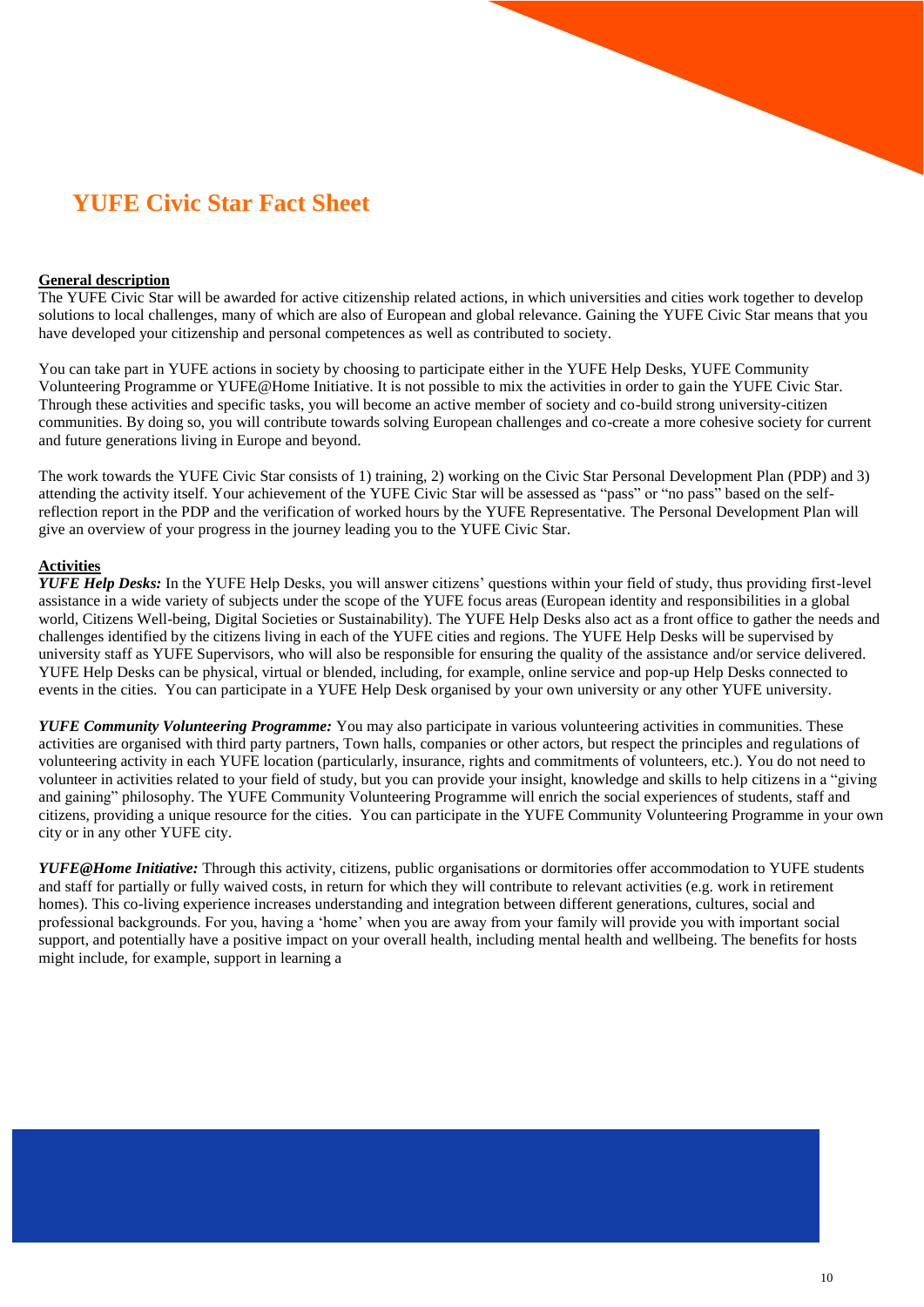language, support for young children, school children or senior citizens or practical support with housekeeping. You can attend the YUFE@Home Initiative in your own city or in any other YUFE city.

# **Competences**

While participating in the YUFE Civic Star activities, you will develop some of the competences indicated below. These competences have been identified as those that a YUFE student will have acquired or further developed by successfully taking part in and completing the YUFE Student Journey and the YUFE Star System.

The competences that the YUFE Civic Star activities most contribute to are marked in bold:

|                      | <b>GLOBAL LITERACY/</b>                                                  | <b>SOCIAL RESPONSIBILITY</b>   | <b>TRANSFORMATIVE</b>         |
|----------------------|--------------------------------------------------------------------------|--------------------------------|-------------------------------|
|                      | <b>SYSTEMS THINKING</b>                                                  | / NORMATIVE                    | <b>ENGAGEMENT</b>             |
|                      |                                                                          | <b>COMPETENCE</b>              |                               |
| <b>KNOWLEDGE</b>     | European Identity and Responsibilities in a Global World (as of AY20/21) |                                |                               |
|                      | Citizens' Well-being (as of AY21/22)                                     |                                |                               |
|                      | Digital Societies (as of AY21/22)                                        |                                |                               |
|                      | Sustainability (as of AY21/22)                                           |                                |                               |
| <b>SKILLS</b>        | <b>Intercultural communication</b>                                       | Moral/ethical reasoning        | (Glocal) participatory action |
|                      | Perspective-taking                                                       | <b>Personal responsibility</b> | <b>Change agency</b>          |
|                      | <b>Self-reflection</b>                                                   | <b>Active listening</b>        | Connecting and collaborating  |
|                      | <b>Complex problem solving</b>                                           | Upstander skills               | Conflict resolution           |
|                      | <b>Critical thinking</b>                                                 | Emotion regulation             | Design thinking               |
| <b>ATTITUDES AND</b> | <b>Commitment to inclusion</b>                                           | Integrity                      | Courage                       |
| <b>OTHER</b>         | <b>Respect</b>                                                           | <b>Sense of Purpose</b>        | <b>Trust</b>                  |
| <b>CHARACTERISTI</b> | <b>Humility</b>                                                          | Fairness                       | <b>Resilience</b>             |
| CS                   | <b>Curiosity</b>                                                         | Empathy                        | Serenity                      |

#### **Workload**

Aims/goals for each particular activity (YUFE Help Desks, YUFE Community Volunteering and YUFE@Home) are predefined in the Personal Development Plan.

- For YUFE Help Desks, a participation of a minimum of 50 hours for extracurricular activities or 2 ECTS for activities within modules is required.
- For Volunteering activities, participation of a minimum of 50 hours is required.
- For YUFE@Home, a minimum of one semester in the programme with active involvement with the community is required.

# **YUFE Star Award Criteria**

In order to be awarded the YUFE Civic Star, you will need to have successfully completed at minimum:

- The mandatory training module specifically tailored to the Civic activities,
- One Civic activity (YUFE Help Desk, YUFE Community Volunteering or YUFE@Home), and
- Parts 1-3 in YUFE Civic Star Personal Development Plan, including the self-reflection on the implemented activity.

#### **Further information**

If you have any questions, please do not hesitate to contact [CivicStar.YUFE@uef.fi.](mailto:CivicStar.YUFE@uef.fi)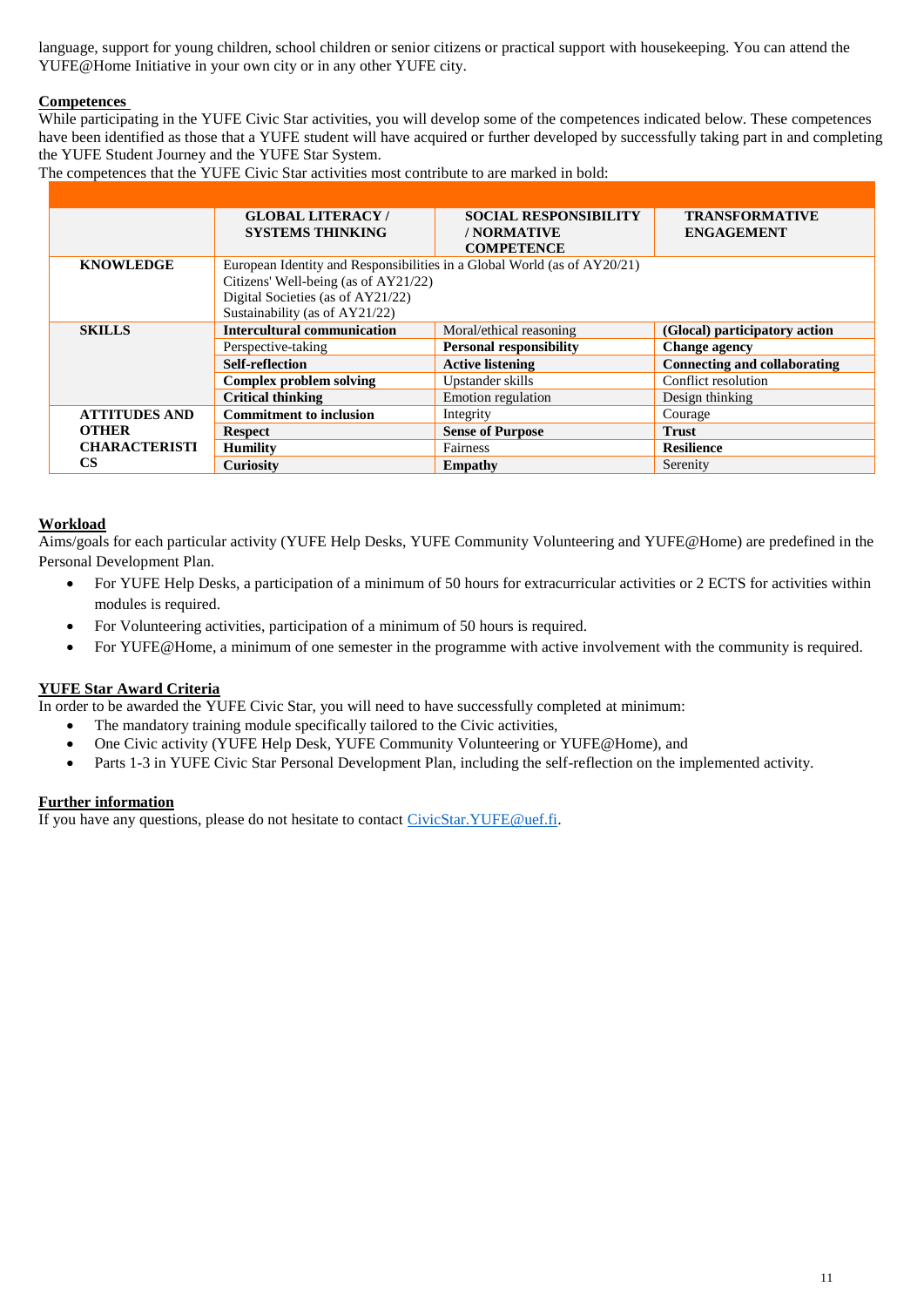# <span id="page-11-0"></span>**YUFE Professional Star Fact Sheet**

# **General description**

The YUFE Professional Star recognises personal and professional development activities undertaken by students, staff or learners within YUFE. Activities will focus on identifying opportunities to improve existing solutions or develop new alternatives and on implementing positive changes and will have a strong problem-based orientation.

The YUFE Professional Star activities have been designed to provide YUFE Students (1) a learning ecosystem that is inclusive, researchand work- based , leading to interdisciplinary and inter-sectoral knowledge and skills acquisition, (2) personal and professional development through the participation in challenges to improve existing solutions or develop new alternatives, and (3) an international and inter-cultural ecosystem within the YUFE Alliance, fostering collaboration among research, education, industry and citizens.

The focus on the Professional Star is on Entrepreneurship and Innovation competences, related to the ability to always look further into proposed solutions that benefit every European citizen and region. The YUFE Professional Star is based on the **EntreComp** competency framework which is organised in three pillars:

- Ideas and opportunities: creativity and vision, spotting opportunities, valuing ideas, ethical and sustainable thinking
- Resources: self-awareness, motivation, financial and economic literacy and mobilising resources and others
- Ability to get into action: taking the initiative, planning and managing, copying with risk, working with others and learning through experience.

#### **Activities**

**a) YUFE Challenge Teams (C)**

Intensive team-based process for solving current and anticipated future social, scientific and technological challenges and bringing some novelty or innovation to the solution(s) in a collaborative, multidisciplinary and multicultural approach.

- b) **The YUFE Entrepreneurial Initiatives (E)**
	- a. Online training tasks (MOOCs, Talk Shows, Hackathons)
	- b. Online support on entrepreneurial projects.
	- c. Entrepreneurship summer school.
- **c) YUFE Work & Learn Initiative** *(to be available after AY 2020/21) (W)*

Short-term job-shadowing or internships at small, medium and large companies and/or an entrepreneur across Europe.

# **Competences**

While participating in the Professional Star activities, you will develop some of the competences indicated below. These competences have been identified as those that a YUFE student will have acquired or further developed by successfully taking part in and completing the YUFE DST and YUFE Star System.

The EntreComp competencies have been mapped to the YUFE Competency Profile and will therefore be taken into account when the student undertakes YUFE Professional Star activities.

|                                      | <b>GLOBAL LITERACY/</b><br><b>SYSTEMS THINKING</b>                                                                                                                                      | <b>SOCIAL RESPONSIBILITY</b><br>/ NORMATIVE<br><b>COMPETENCE</b>                                       | <b>TRANSFORMATIVE</b><br><b>ENGAGEMENT</b>                                                          |
|--------------------------------------|-----------------------------------------------------------------------------------------------------------------------------------------------------------------------------------------|--------------------------------------------------------------------------------------------------------|-----------------------------------------------------------------------------------------------------|
| <b>KNOWLEDGE</b>                     | European Identity and Responsibilities in a Global World (as of AY20/21)<br>Citizens' Well-being (as of AY21/22)<br>Digital Societies (as of AY21/22)<br>Sustainability (as of AY21/22) |                                                                                                        |                                                                                                     |
| <b>SKILLS</b>                        | Intercultural communication<br>(W.C.E)<br>Perspective-taking (W,C,E)<br>Self-reflection (W,C,E)                                                                                         | Moral/ethical reasoning $(W, C, E)$<br>Personal responsibility $(W, C, E)$<br>Active listening (W,C,E) | (Glocal) participatory action<br>(W, C, E)<br>Change agency $(C,E)$<br>Connecting and collaborating |
|                                      | Complex problem solving (W,C,E)<br>Critical thinking (W,C,E)                                                                                                                            | Upstander skills $(C,E)$<br>Emotion regulation (W,C,E)                                                 | (W, C, E)<br>Conflict resolution (C.E)<br>Design thinking $(C,E)$                                   |
| <b>ATTITUDES AND</b><br><b>OTHER</b> | Commitment to inclusion (C,E)<br>Respect $(W, C, E)$                                                                                                                                    | Integrity $(W, C, E)$<br>Sense of Purpose (W,C,E)                                                      | Courage $(W, C, E)$<br>Trust $(W, C, E)$                                                            |
|                                      | Humility (W,C,E)                                                                                                                                                                        | Fairness (W,C,E)                                                                                       | Resilience (W,C,E)                                                                                  |